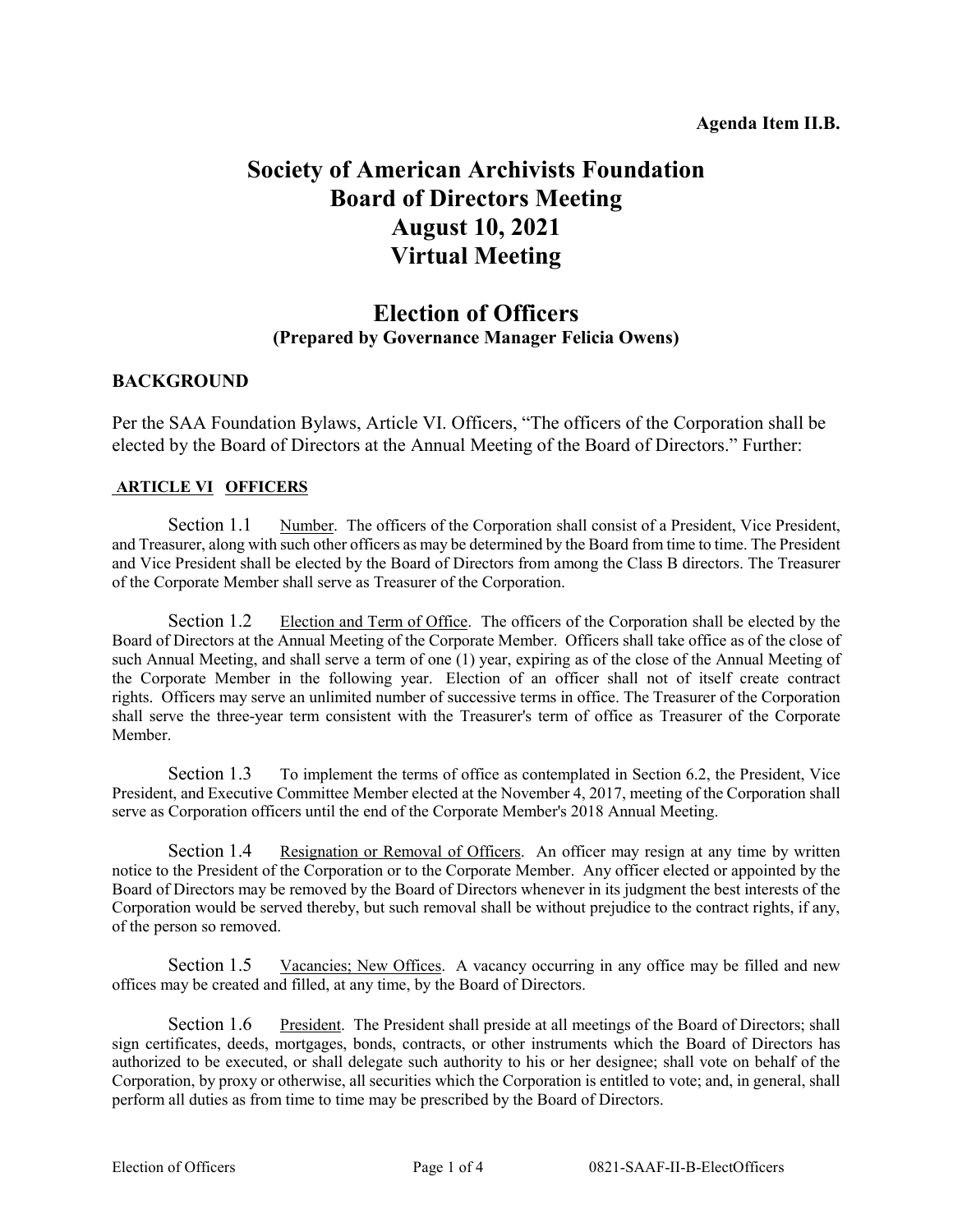Section 1.7 Vice President. The Vice President shall assist the President in the discharge of his or her duties as the President may direct, and shall perform such other duties as from time to time may be assigned to him or her by the President or the Board of Directors. In the absence of the President, the Vice President shall perform the duties and exercise the authority of the President.

Section 1.8 Treasurer. The Treasurer shall oversee the prudent investment and management of the Corporation's properties, funds and assets, and shall ensure the making of periodic reports to the Board of Directors regarding the same. The Treasurer shall have such other duties as from time to time may be prescribed by the Board of Directors.

Section 5.14.4 Executive Committee. The Executive Committee shall consist of the officers of the Corporation, plus one (1) additional voting Board member appointed by the Board.

#### **DISCUSSION**

The Foundation Board has assigned the following additional roles to the officers:

- The President serves as chair of the [Grant Review Committee.](http://www2.archivists.org/groups/saa-foundation-board-of-directors/saa-foundation-grant-review-committee)
- The Vice President serves as chair of the [Development Committee.](https://www2.archivists.org/groups/saa-foundation-board-of-directors/saa-foundation-development-committee)
- The Treasurer serves as chair of the [Finance Committee](https://www2.archivists.org/groups/saa-foundation-board-of-directors/saa-foundation-finance-committee) and as a member of the NDRFA [Grant Review Committee.](https://www2.archivists.org/groups/saa-foundation-board-of-directors/saa-foundation-ndrfa-grant-review-committee)
- The Executive Committee member serves as chair of the [Foundation Nominating Committee.](https://www2.archivists.org/groups/saa-foundation-board-of-directors/saa-foundation-nominating-committee)

The Board has not seen a need for a nominating committee for officers in the past. Instead, the group has asked its members to indicate their interest in serving as an officer and has voted based on individuals' statements. Only Class B Board members are eligible to serve as officers; both Class A and Class B members are eligible to vote.

On June 26, SAA Foundation Nominating Committee Chair Dennis Meissner forwarded the following message to the Board discussion list:

Dear SAAF Board Members---

A standing order of business at each Foundation annual board meeting is the election of officers for the coming year. Officers are elected from the ranks of the Class B Board members. Each of the three elected officers--President, Vice President, Executive Committee Member--serve a one-year term. (The treasurer is not elected by the Foundation Board.) Any and all may also be reelected for subsequent terms.

Sharmila Bhatia, who currently serves as VP, is not eligible for reelection, as she will soon be serving as both SAA and SAAF Treasurer. The other two current officers (Margery Sly, President and Dennis Meissner, Exec Committee Member) are eligible for re-election or for election to one of the other offices.

In prior years the nominating and election processes were both conducted at the annual board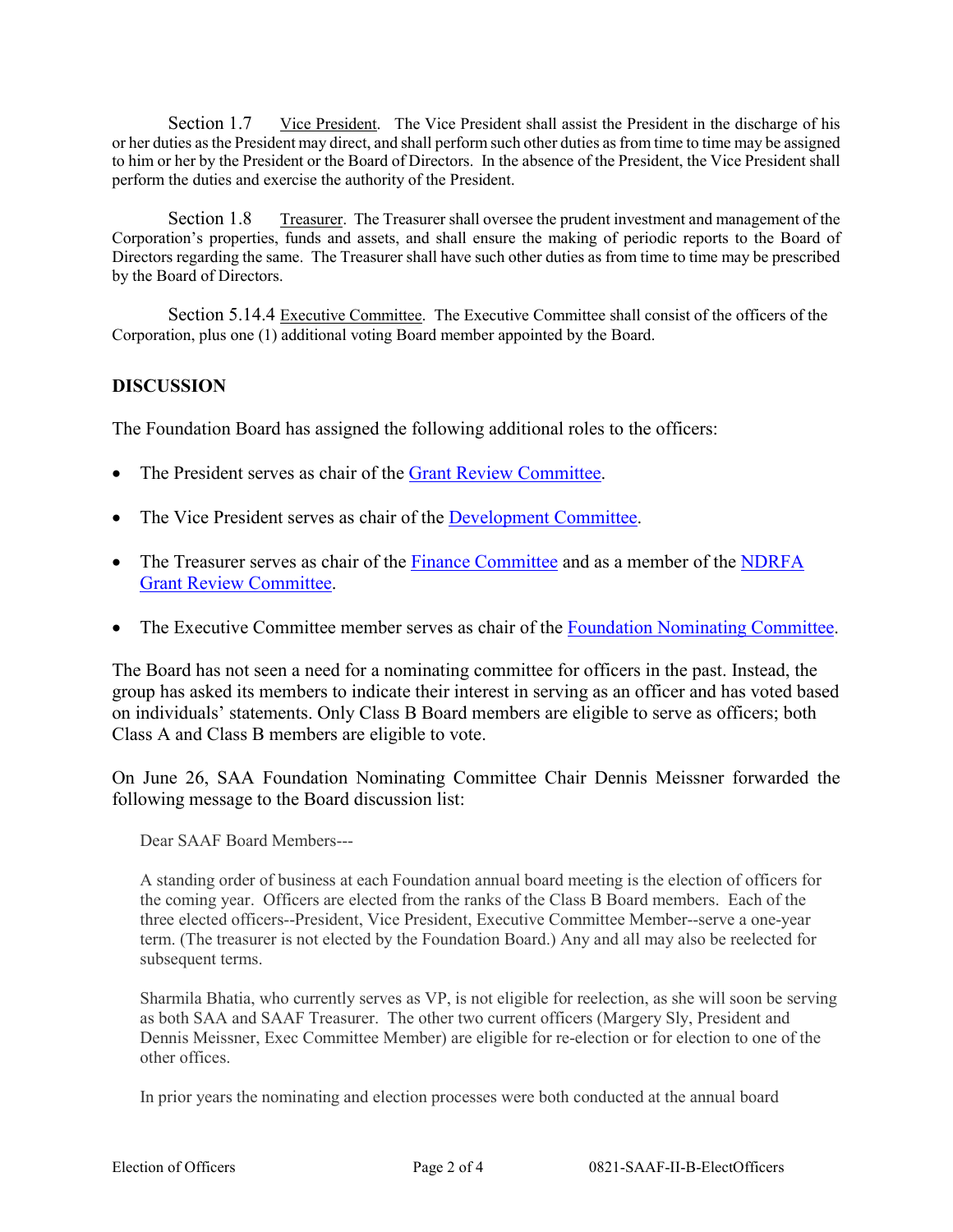meeting. This year's Zoom meeting would make it unwieldy to both nominate candidates and conduct an election in real time. Therefore, The Executive Committee is proposing that we develop the election slate beforehand via email, and then carry out the election itself during our business meeting.

With that in mind I would like to open the nomination process with this email, and I would like to close the nominations on CBD, Friday, July 9. Nominations should be sent to the Governance Manager at [fowens@archivists.org<](mailto:fowens@archivists.org)mailto[:fowens@archivists.org>](mailto:fowens@archivists.org).

Three things to bear in mind:

You may self-nominate for any office;

- You may nominate another board member for any office. However, you must have that board member's consent before making a nomination;
- Elected candidates begin their service following the conclusion of the Foundation's annual board meeting (scheduled for Tuesday, August 10).

To help guide your thinking, here are the duties associated with each of the three offices:

- The president presides at all meetings of the Board, executes contracts and all other instruments that the Board has authorized to be executed (or delegates such authority to his/her designee), chairs the Executive Committee, and performs all duties as prescribed by the Board of Directors.
- The vice president assists the president in the execution of her/his duties, performs the duties and exercises the authority of the president in the absence of the president, and serves as the chair of the Development Committee.
- The executive committee member participates in all meetings, communications, tasks, and decision-making of the committee. S/he also serves as chair of the Foundation Nominating Committee.

So, please consider these duties and help us to develop a slate of nominees. I will ask Governance Manger Felicia Owens to keep track of the nominations and to compile the final slate for presentation and election at the SAAF annual board meeting.

Thank you all in advance for helping us develop an effective leadership team for the year ahead.

Dennis Meissner Chair, SAAF Nominating Committee

### **In response to Meissner's message, the following nominations were put forward and properly seconded:**

Margery Sly was nominated for President of the SAA Foundation by Scott Cline; Fynnette Eaton seconded the nomination.

Lisa Mangiafico was nominated for Vice President of the SAA Foundation by Amy Fitch; Margery Sly seconded the nomination.

Dennis Meissner was nominated for Executive Committee member of the SAA Foundation by Scott Cline; Margery Sly seconded the nomination.